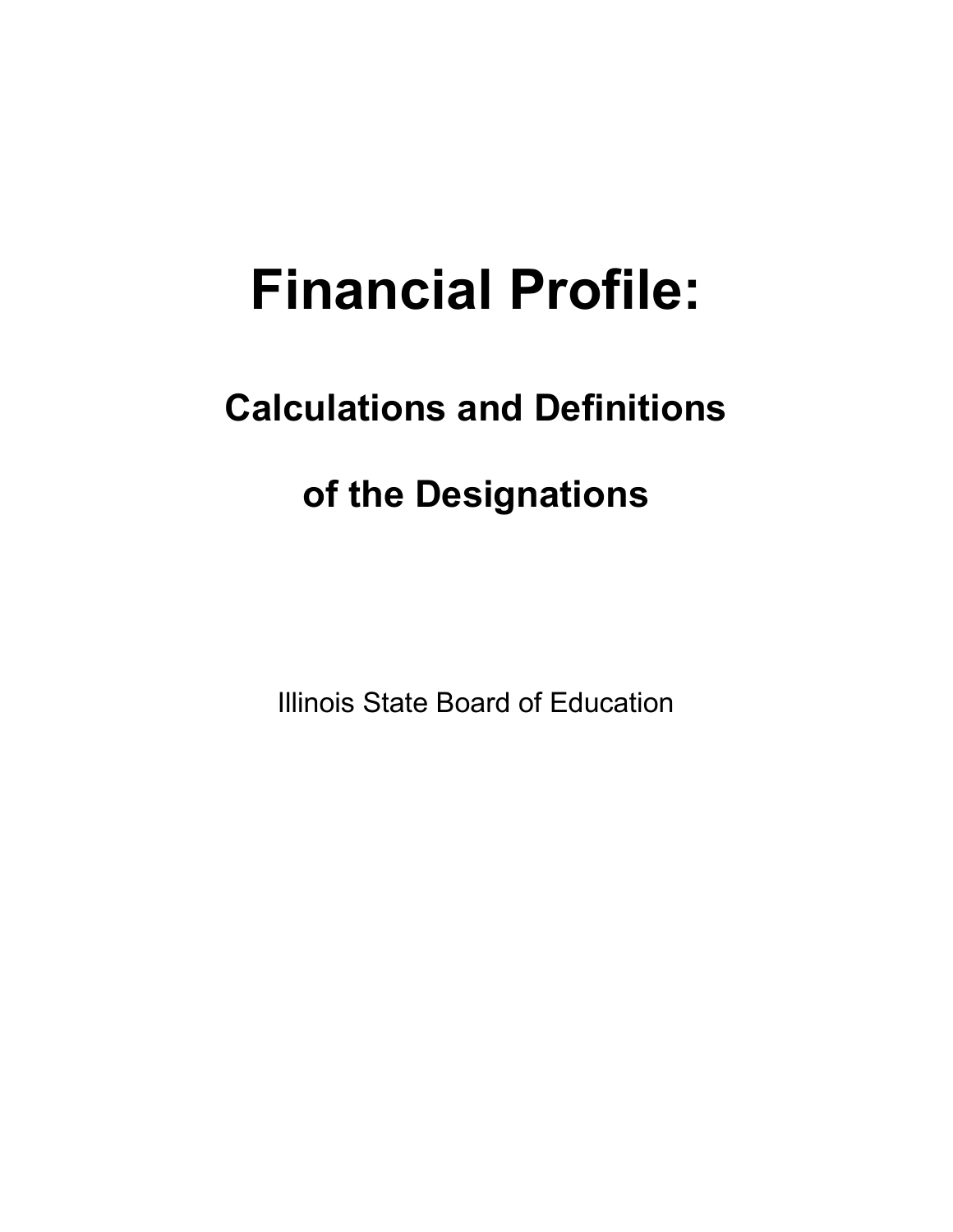Pursuant to the authority provided by Section 1A-8 of the School Code, the Illinois State Board of Education (ISBE) has developed the "**School District Financial Profile"** to help monitor the finances of school districts and identify which are in or are moving toward financial difficulty. This system has replaced the "Financial Watch List and Financial Assurance and Accountability System (FAAS)" that had been used for the assessment of a school district's financial health. The major change in methodology is the FAAS utilized only one financial indicator – the Fund Balance to Revenue Ratio. The Profile includes that indicator plus four additional measures to expand our capability to accomplish a truer risk assessment. The five indicators are individually scored and weighted in order to arrive at a Total Profile Score and applicable designation.

The School District Financial Profile has been developed with the invaluable assistance of school superintendents, school business administrators, financial advisors, lawyers, and bond brokers throughout the state as well as major interest groups such as IASBO, IASA, ED-RED and LUDA. Influenced by their feedback, we have been able to make significant enhancements in systematically analyzing/monitoring finances of all Illinois public school districts.

The following provides a detailed explanation of each indicator. It is the Total Profile Score that we believe best determines a district's financial strengths or weaknesses. This document will also lead you through the four applicable designations, Financial Recognition, Financial Review, Financial Early Warning, and Financial Watch.

## **Financial Profile Indicators:**

- **1. Fund Balance to Revenue Ratio**  This indicator reflects the overall financial strength of the district. It is the result of dividing the ending fund balances by the revenues for the four operating and negative IMRF/SS funds. Operating Funds are the Educational, Operations and Maintenance, Transportation and Working Cash Funds.
- **2. Expenditure to Revenue Ratio** This indicator identifies how much is expended for each dollar received. It is computed by dividing total expenditures for the Educational, Operations and Maintenance, and Transportation Funds by the revenues for those same funds plus Working Cash. The calculation also takes into account remaining balances of these funds at the end of the year if a district is scoring low for their Expenditure to Revenue Ratio. This is especially beneficial to districts that have saved for projects and are now incurring the expenditures for them or who have healthy fund balances even after spending a portion of their savings.
- **3. Days Cash on Hand**  This indicator provides a projected estimate of the number of days a district could meet operating expenditures provided no additional revenues were received. It is computed by dividing the total expenditures of the Educational, Operations and Maintenance, and Transportation Funds by 360 days to obtain an average expenditure per day. Then the total cash on hand and investments for the same funds plus working Cash are divided by the average expenditures per day. As with the Fund Balance to Revenue Ratio and the Expenditure to Revenue Ratio, the Working Cash Fund has now been incorporated into the calculation.
- **4. Percent of Short-Term Borrowing Ability Remaining**  Districts often incur short-term debt due to several factors (i.e., delays in receipt of local revenues, etc.). For this indicator, the sum of unpaid Tax Anticipation Warrants is divided by 85% of the Equalized Assessed Valuation (EAV)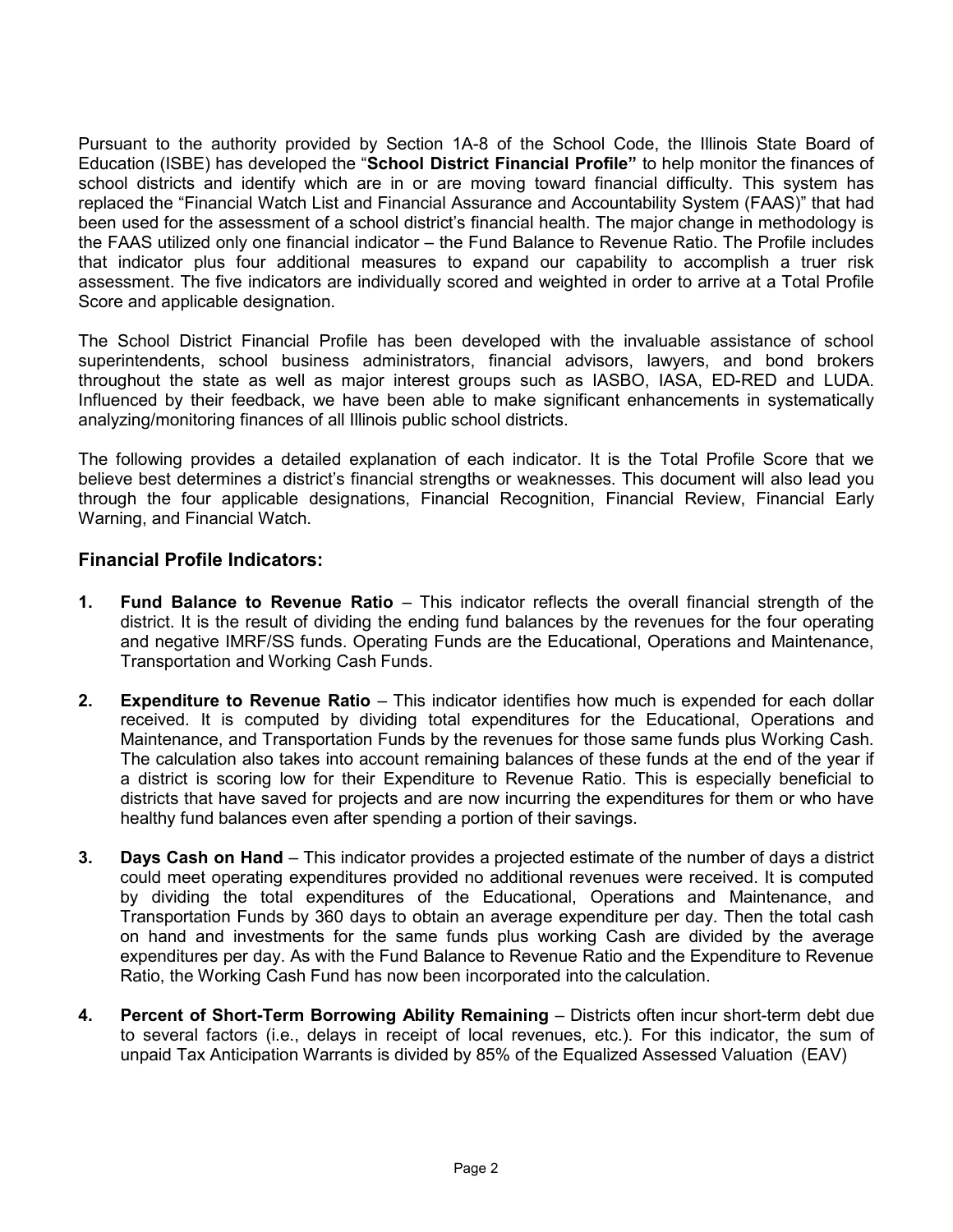multiplied by the sum of the tax rates for the Educational, Operations and Maintenance, and Transportation Funds.

**5. Percent of Long-Term Debt Margin Remaining** – A district often incurs long-term debt for major expenditures such as buildings and equipment. This total is derived by the product of the district's EAV multiplied by its maximum general obligation debt limitation, reduced by any outstanding longterm debt.

### **Total Profile Score:**

Each indicator is scored in order to obtain a district's overall *School District Financial Profile* Score. This overall score is computed for the most current year's financialdata.

Each indicator is calculated and the results are slotted into a category of a four, three, two, or one with four being the highest and best category possible. Each indictor is weighted and the weighted indicators' scores are summed to obtain a district's overall "Total Profile Score".

#### **Fund Balance to Revenue Ratio (has a weighting of 35%)**

- Category 4 Greater or equal to 25% [lowest risk]
- Category 3 Less than 25% but greater or equal to 10%<br>Category 2 Less than 10% but greater or equal to 0%
- Less than 10% but greater or equal to 0%
- Category 1 Less than 0% [highest risk]

#### **Expenditures to Revenue Ratio (EXRV) (has a weighting of 35%)**

Category 4 District is spending \$1.00 or less for every dollar they are receiving [lowest risk]

- Category 3 District is spending more than \$1.00 to \$1.10 for every dollar they receive
- Category 2 District is spending more than \$1.10 to \$1.20 for every dollar they receive
- Category 1 District is spending more than \$1.20 for every dollar they receive [highest risk]

If the resulting calculation places a district in category 1 or 2, and the Fund Balance to Revenue Ratio (FBRR) is a category 4 then the following calculation is completed:

- (FBRR .1) divided by  $(EXRV 1.0)$
- If the result is greater than 2, then the Expenditures Revenue score is assigned a 3
- If the result is greater than 1 but less than 2, then the Expenditure Revenue score is assigned a2

#### **Days Cash on Hand (has a weighting of 10%)**

- Category 4 At least 180 days cash on hand [lowest risk]
- Category 3 Less than 180 days cash on hand to at least 90 days cash on hand
- Category 2 Less than 90 days cash on hand to at least 30 days cash on hand
- Category 1 Less than 30 days cash on hand [highest risk]

#### **Percentage of Short-Term Borrowing and Long-Term Borrowing Remaining (Short-term and Long-term borrowing each has a weighting of 10%)**

- Category 4 Greater than or equal to 75% debt margin remaining [lowest risk]
- Category 3 Less than 75% but at least 50% debt margin remaining
- Category 2 Less than 50% but at least 25% debt margin remaining
- Category 1 Less than 25% debt margin remaining [highest risk]